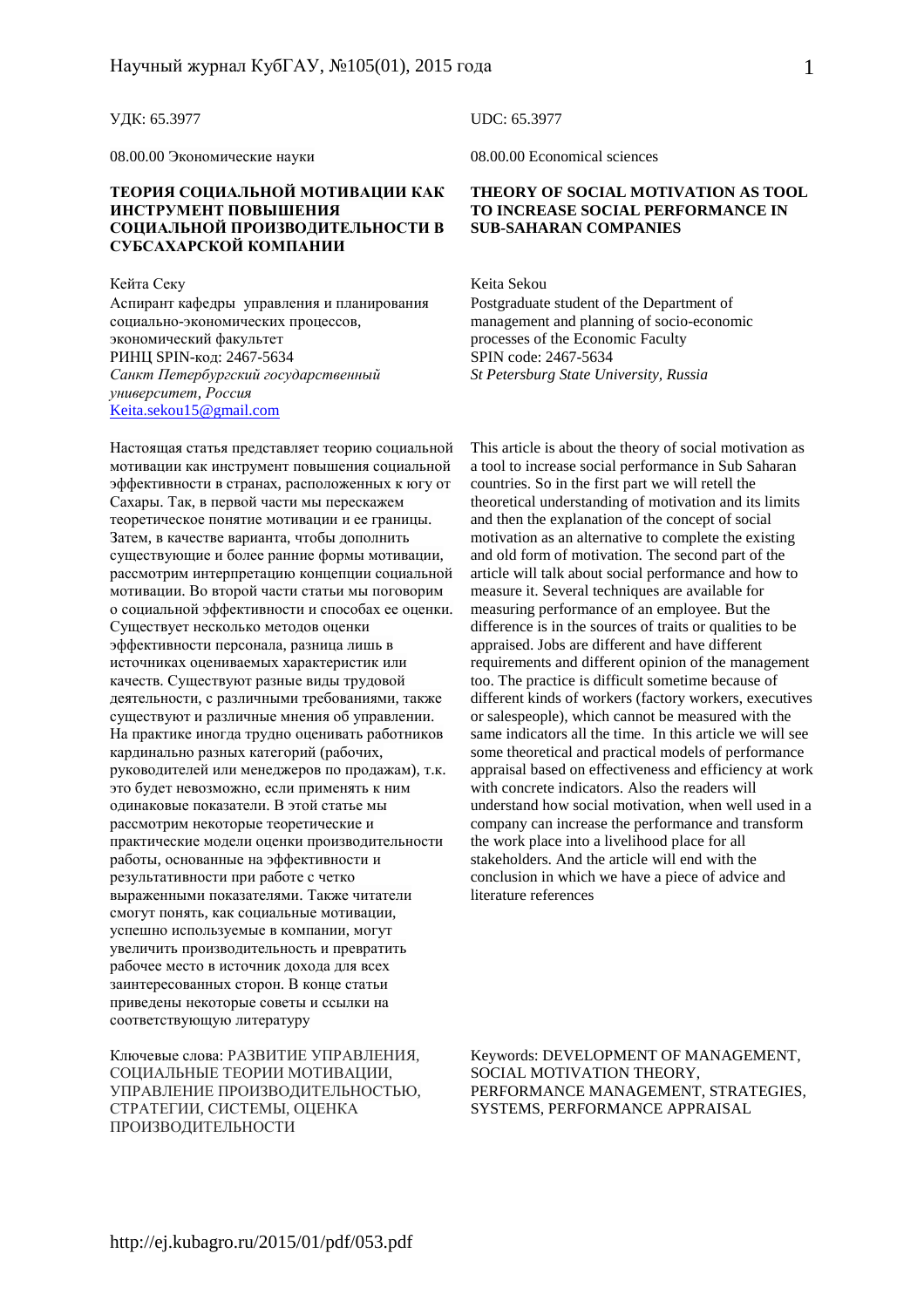# **I Introduction**

The goals of an organization can be achieved only through the efforts of people. For that, they need to be motivated in an understanding way to put in their best. Something is very important in this fact; people may have different sources of interest. Any way it requires the building of strong working environment based on cooperation in all levels.

For many years in the mid-20<sup>th</sup> century, it was believed that the key to improving the contribution of workers was motivation. [4, 1, 3, 8]

Some techniques were found so that they can increase people's contribution like carrot and stick, money, recognition, meeting our needs, goal motivation, meaningfulness, and personal motivators. However, through the time we noticed that managers should think more about this issue of motivation because it is a crucial activity that can be achieved by different way. Some of these previous ways of motivation are actually inefficient because of the rapid change in work issue and people's mentality about and their needs.

Let us develop some theories about this question of motivation first, and then propose what can be done more to help companies and managers to achieve their needs and workers satisfaction.

## **Some theories**

Some theories contributed to the increase of modern management attitudes.

But not motivation in its oldest form, which is focused on galvanizing workers by various practices like permitting them to earn some financial advantages, housing, cars for work purpose, having possibility to buy shares, and others. Sub-saharan countries can also use our traditional social motivations, which are not based on material and finance, but some simple social behaviors. (Practices)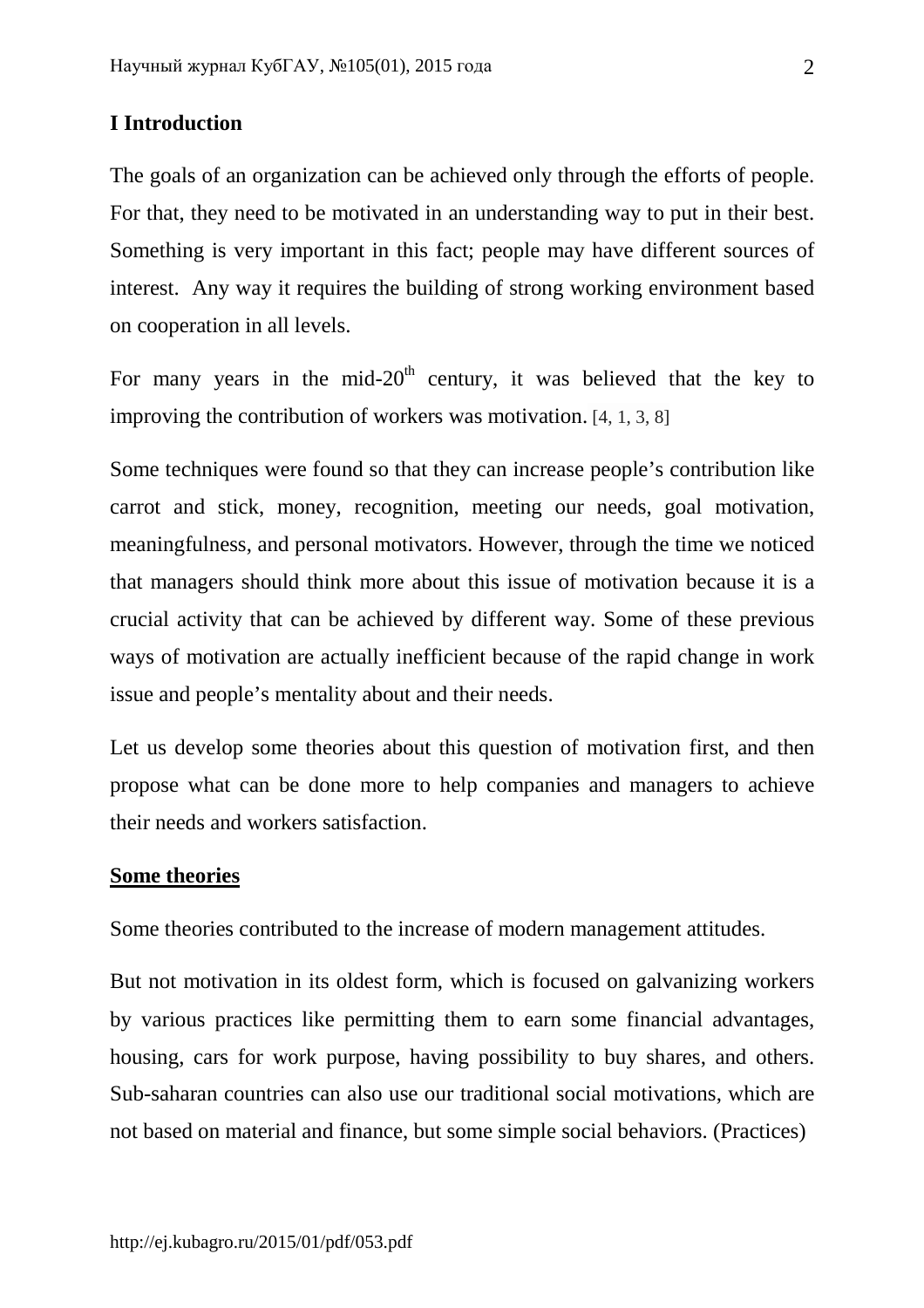### **1. Mayo: The Human Relation Movement**

After his useful studies on the question in Western Electric Hawthorne plant in USA- also known as Hawthorne Experiment, he proposed some ways such:

-organize the layout of the workplace to allow social interaction among staff;

- Allow staff some sort of participation in departmental decision-making;

- Allow staff to organize their own priorities and activities within the framework of overall direction. [8, 9, 10, 12]

### **2. Maslow: the hierarchy of Human Needs**

Abraham Maslow also explained human needs, which must be satisfied for a strong motivation of workers. Some of these needs are more powerful than others.

- Physiological needs: these include all the basic needs such as food, clothing, shelter, rest.

- Safety and security needs: workers want a safe and organized environment.

- Social needs: People to live and work in a group, in which they are accepted.

- Esteem needs: People want respect from others, and to achieve status in the workgroup.

- Self – actualization needs: At this stage, people want to reach their maximum potential, and want to realize their dream by changing themselves. [8, 9, 10]

### **3. Hertzberg: Motivation Hygiene Theory**

For him some factors increase job motivation and others lead to dissatisfaction. He identified these as motivator and hygiene factors.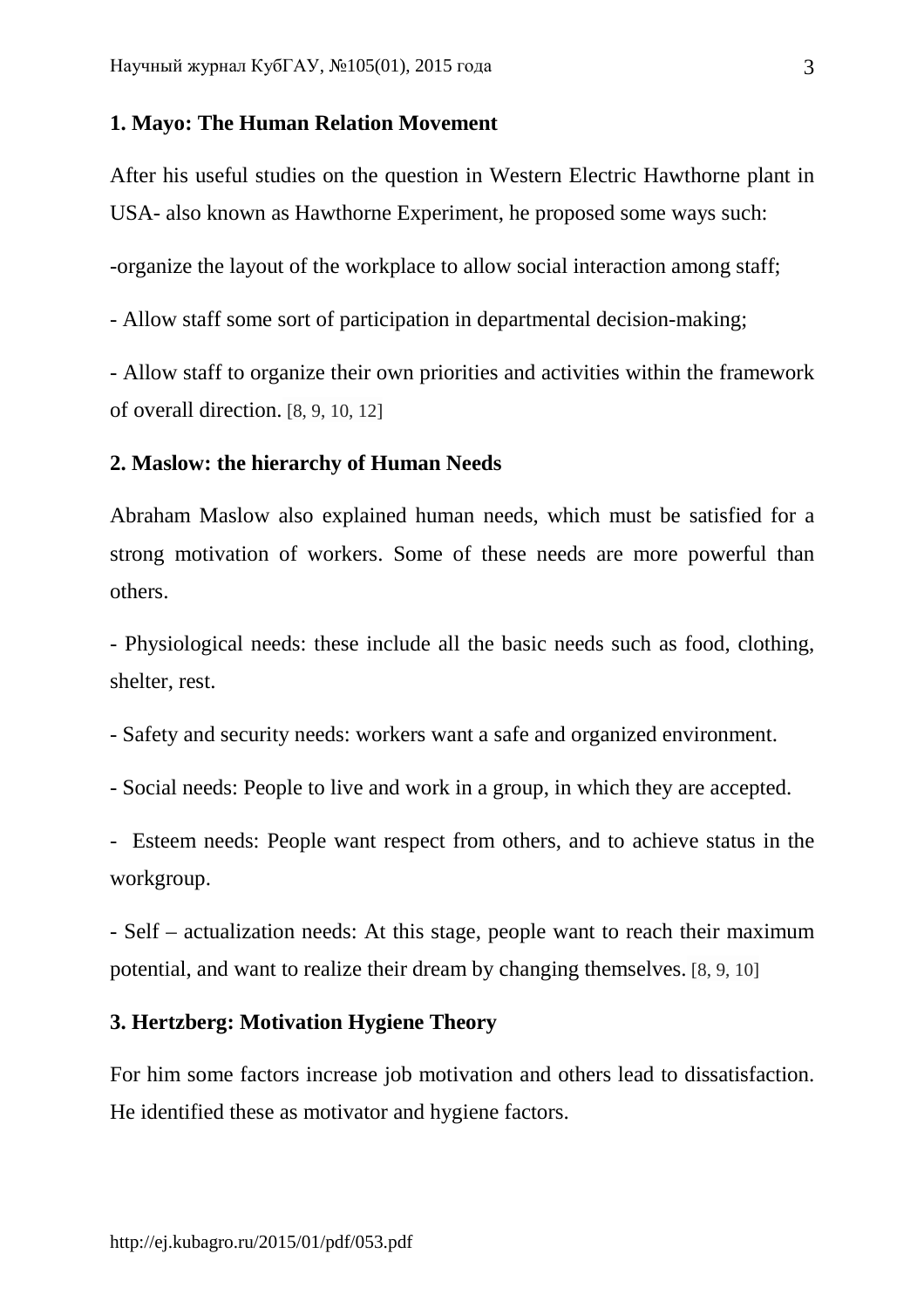## **For Herzberg, typical job motivators are:**

- The degree of career achievement;
- The intellectual challenge of work;
- Recognition by others as being successful;
- The actual value of the work;
- The actual level of job responsibility;
- The opportunity for promotion.

## **Hygiene factors: Hertzberg identified some like:**

- The restriction of management policies and procedures;
- Technical / administrative aspects of supervision;
- Salary structures;
- Job conditions;
- Relationship with management;
- Work environment.

# **4 McGregor: Theory X and Theory Y**

For him there are two management attitudes which are totally different and can have big influence on the level of employee's motivation.

**- Theory X:** from his explanation in this theory, people must be forced, controlled, threatened, directed and dislike responsibility at work.

For him this style of management is no longer suitable in modern organizational setting.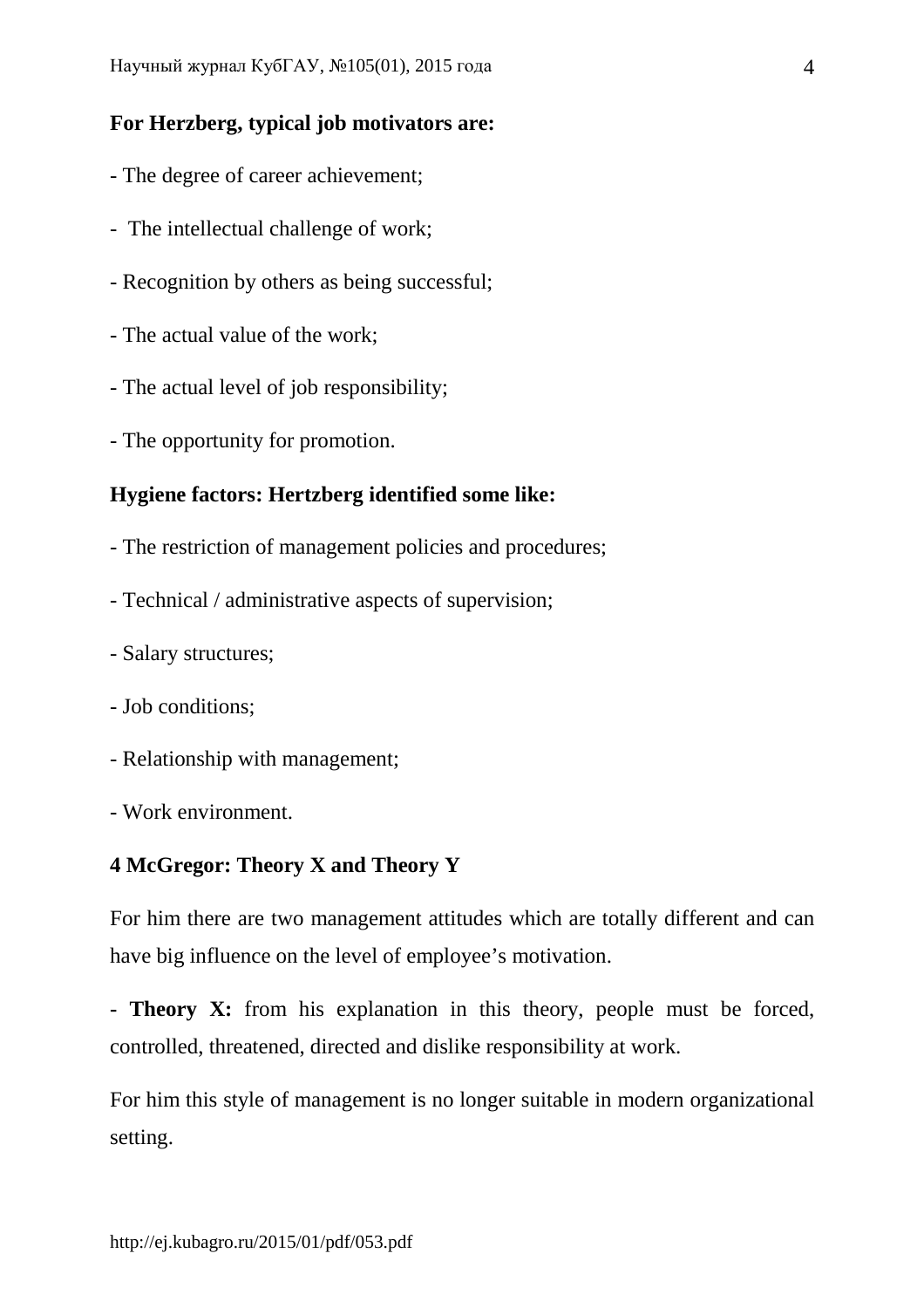-**Theory Y:** here he explains how work become natural as a recreation and rest,

Workers direct and control themselves and always achieve objectives because of commitment. [8, 9, 10, 5]

So one thing we should know is that we still do not have the exact answer of the question: how do I motivate my people?

## **II New theory of motivation for sub-Saharan people:**

Victor Vroom who tried to find which of these many motivational theories was the best and his conclusion was no one of them. [5, 4]. So we need to understand that today, not all worker change their motivation levels because of anything offered by someone else. We must understand that people also give their best because they are convinced that what they're doing is right for them. So managers should always find workers agreement about doing anything they want to be done on time. Their needs and workers needs should be considered all the time and go together.

Social events like naming ceremonies, weddings, funerals, natural tragedies etc… are very important moment for sub-saharan people. Therefore, a national or multinational manager must try to carry his physical assistance to the family of the worker who has any social event like these. Not only financial assistance but also being present near the worker during hard time or important moment in their life. This action has a great value in almost all African cultures. It gives some kind of social consideration to a worker in his living area and intensifies his belonging to the company. He /she feels himself/ herself considered and respected that can rise up his motivation. That is one real secret to motivation. For me it is social motivation policy. Now in the next part of the article, I will explain how this theory of social motivation can have a positive influence on social performance of a company.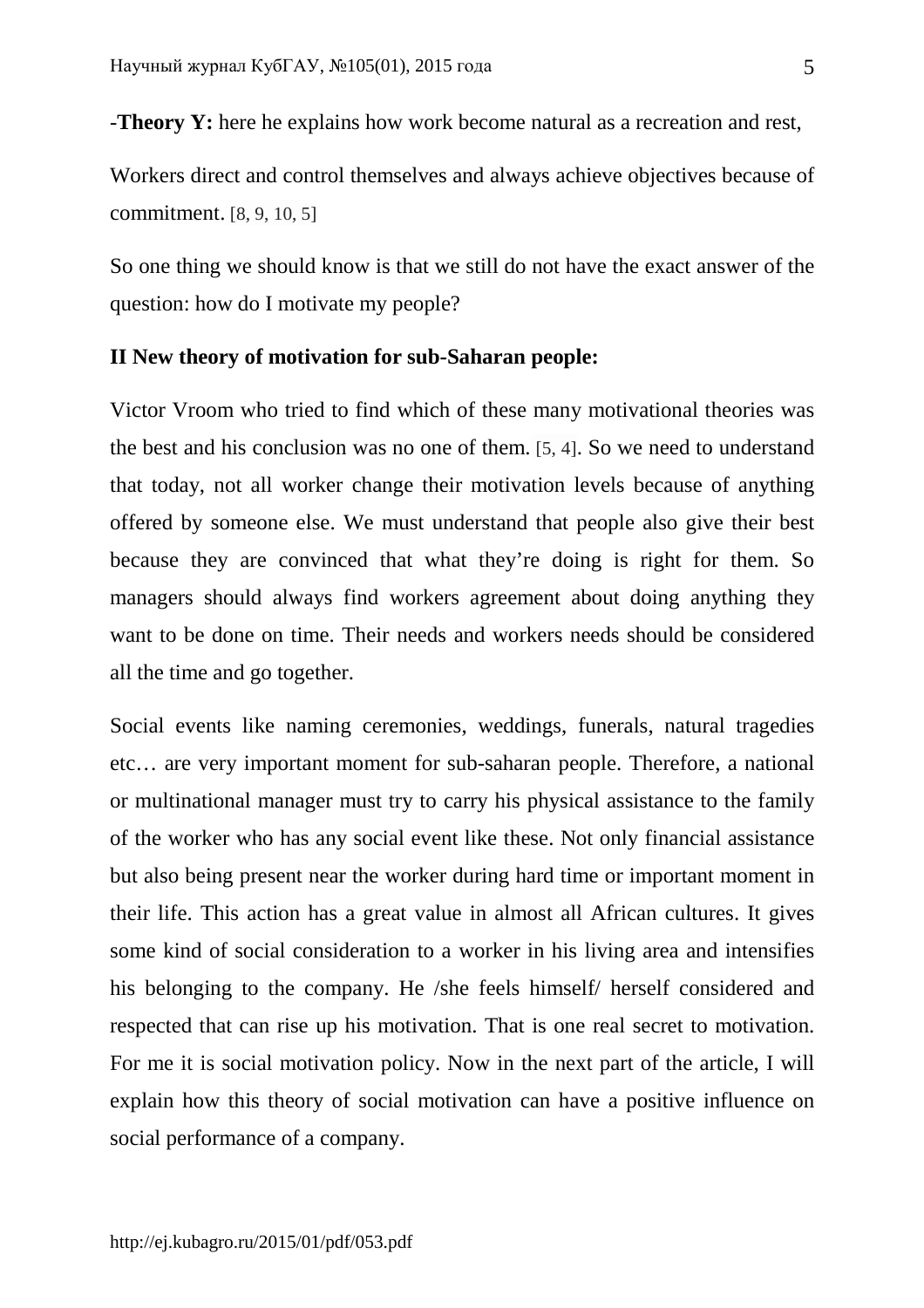## **III what is social performance and how to measure it?**

As defined by Brunmbach (1988:387) performance is behavior that accomplishes results. For him when we talk about performance the aspects we should focus on are behavior and then the result we can get from this behavior.

As for performance management, this practice more and more considered in many modern companies as a complete tool permitting managers to measure the contribution of workers into the goal achievement. Moreover, the practice has a great value because it helps managers to get the competitive edge. As defined by Aguinis (2005:2) performance management is a continuous process of identifying, measuring and developing the performance of individuals and teams and aligning performance with the strategic goals of the organization. [11, 9, 10]

And after my analysis on Malian contemporary organizations, I noticed that they are facing the necessity to increase their performance in order to be developed or to survive. This situation is also the same for all modern organization willing to struggle in today's global market. And the real problem is that they have limited possibility for that. So «social motivation theory» can therefore be an alternative to increase the performance of workers in sub-Saharan countries.

### **How to measure performance?**

Measuring performance in work place is really something possible for many famous HR writers like: Armstrong , J.M Peretti, Bernard Martory, Daniel Crozet, Bernard Martory etc… all those writers underlined the necessity of performance appraisal. But through my researches in some companies in Mali and some other sub-saharan countries, I realized that this practice does not exist at all or sometime it exists but only theoretically. That is why I decided to underline in this article some practical measurement possibilities for managers.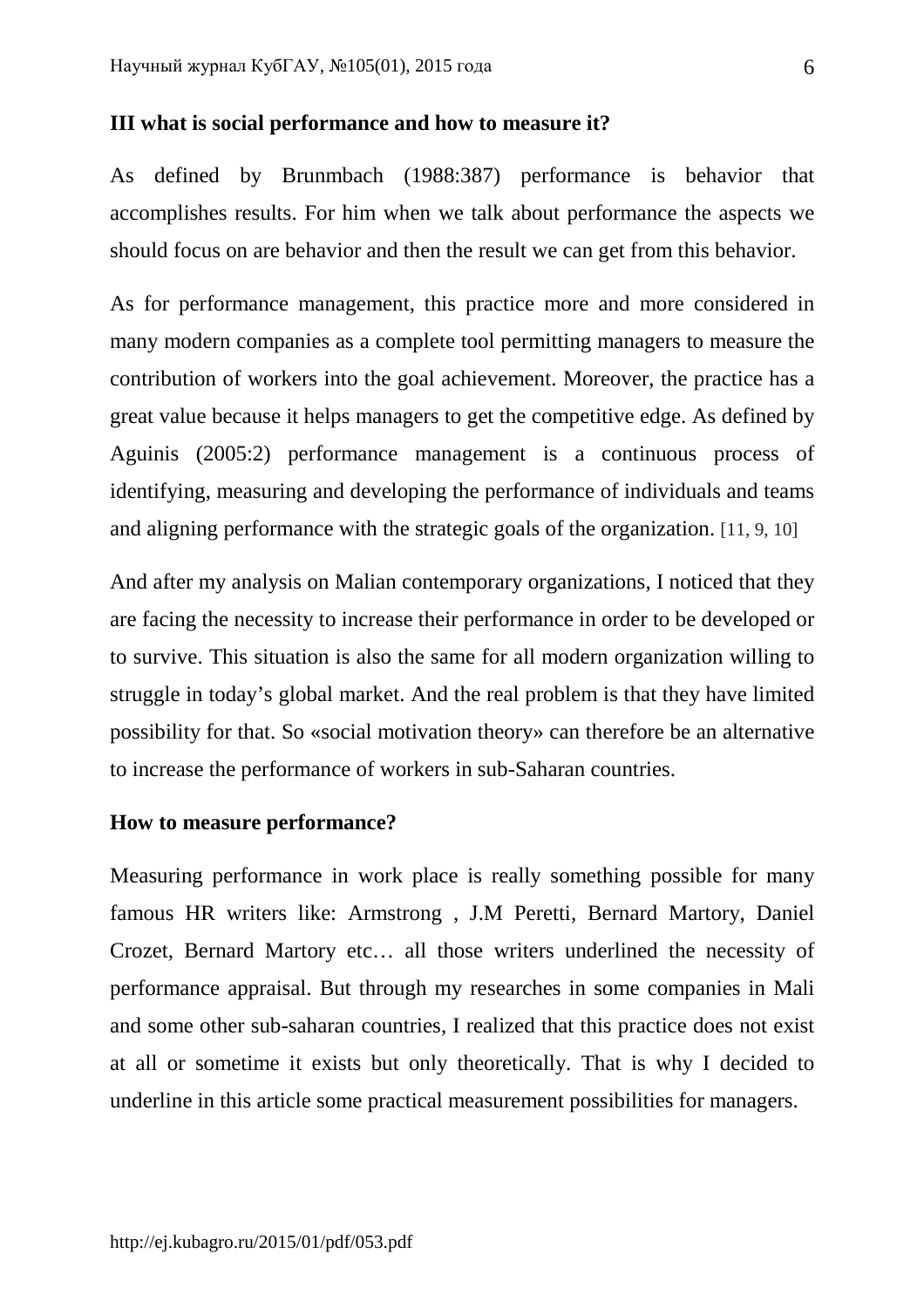When we asked about the factors that affect the quality and quantity of the product, generally we can enumerate:

- Work;

- Information and materials;

- Technical and financial capital in quantity and quality;

- The quality of the combination of these factors.

The performance in the short and medium term is always considered through effectiveness and efficiency. Effectiveness can be defined as the level to reach the goals no matter the quantity of resources used to get it. And efficiency in the result between the results and the resources used to get these results. [3, 4, 7]

*Performance in terms of efficiency:* 
$$
P = \frac{R \text{ (result of individual, or team)}}{T \text{ and } F \text{ (resources to get it)}}
$$

Social effectiveness is measured through social and economical achievements in the companies. (Quality indicators) For example: absenteeism rate, conflict rate etc…

- AR(absenteeism rate) = 
$$
\frac{LT (lost time)}{WT (worked time)}
$$

- CR(conflict rate) = 
$$
\frac{QCR (quantity of conflict hours)}{WT (worked time)}
$$

In HR department, it is also possible to measure the performance by using some interesting indicators based on the strategic goals of this department. And this can permit HR specialists to make a comparison between two years.

Example: productivity of the function, HR development, job satisfaction, social management control, communication rate, the use of disciplinary rules etc…

And in an HR service we can have indicators such us:

 $-$  RD(human resources development) =  $\frac{\text{TE}(training expenses)}{\text{DC}(m,n)}$ P(payroll)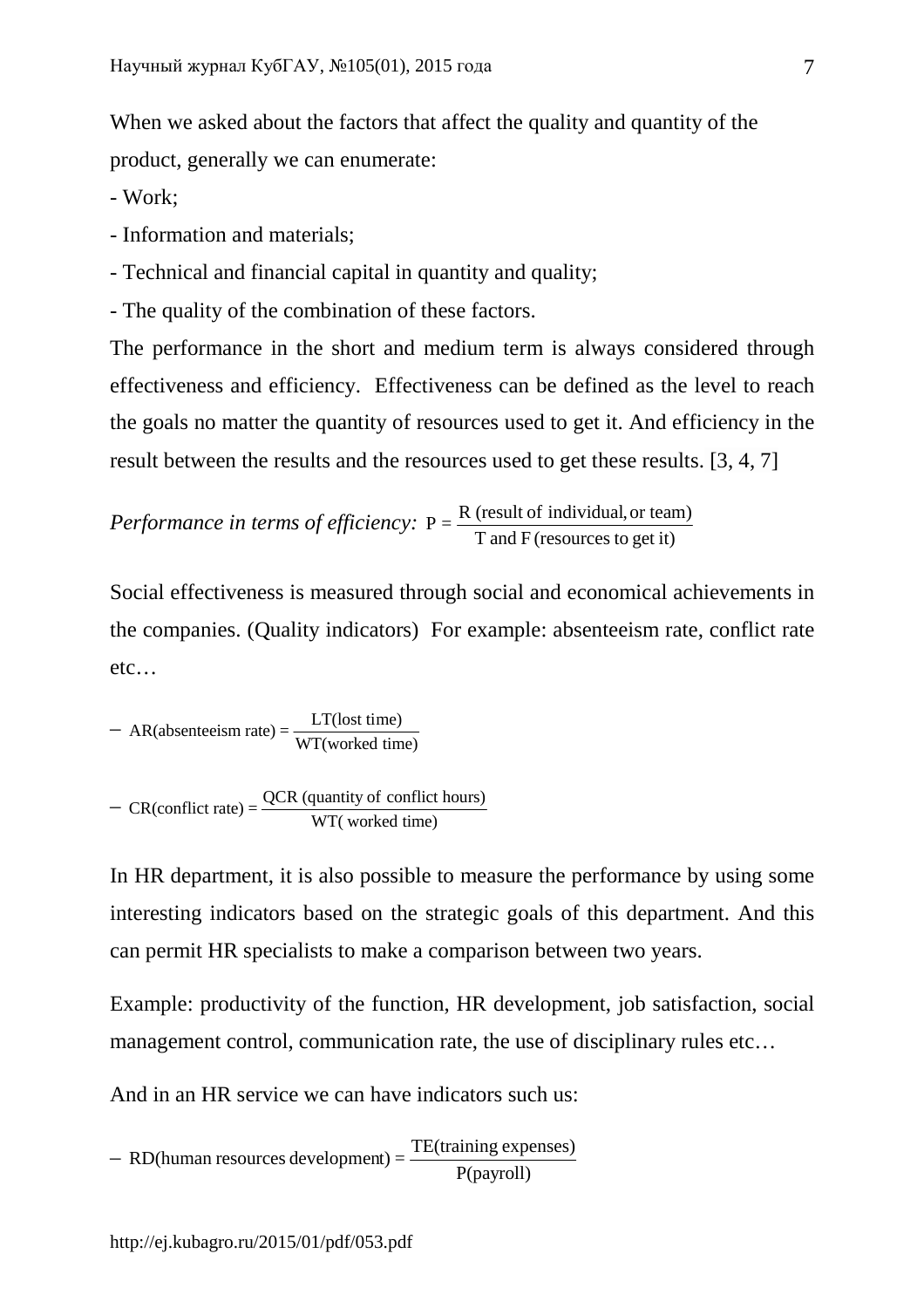$-$  PQ(payement quality)  $=$   $\frac{NMP(number \space or \space missing \space) }{NRPS(number \space of \space realized \space pays \space) }$  $PQ(payement quality) = \frac{NMP(number of mistakes in payment)}{NTPQ(number of mistakes in payment)}$ 

 $-PF = \frac{IC(total cost)}{W(worker force: permanent + temporary workers)}$  $PF = \frac{TC(total cost)}{TCT(t total cost)}$ 

*- Productivity of HR function:*  $PF = \frac{IC(total cost)}{W(workforce : permanent + temporary workers)}$  $PF = \frac{TC(total cost)}{T C(total cost)}$ 

- Social management control: the gap between expected and realized payroll,

- Communication (annual rate of interview for example)

- The use of disciplinary rules (cost of litigation, number of conflict and capacity of resolving conflicts). [3, 4, 7, 5]

It is also necessary to understand that productivity is different from yield. Because the first one is in terms of economy and the second one is technical. To make this article more practical, I would like to take an example on the production department of one of the famous Malian company «TOGUNA ltd», a company producing fertilizers for many African countries. Physical productivity of «TOGUNA ltd» just as simple illustration: If today PD (production department) produced 13 tons of fertilizers during 11 hours of work, but yesterday, they did 10 tons during the same working time. That means that the production increased in 30 percent from one day to another.

*- Index of production quantities: 13÷10= 1.3 x 100= 130%* 

*- Index of worked hours: 11÷11= 1x100= 100%* 

*- Index of productivity growth will be: 130%÷100%= 1.30 and the growth is 1.30-1= 30%* 

$$
G(growth) = \frac{RP(result of production)}{TP(time of production)}
$$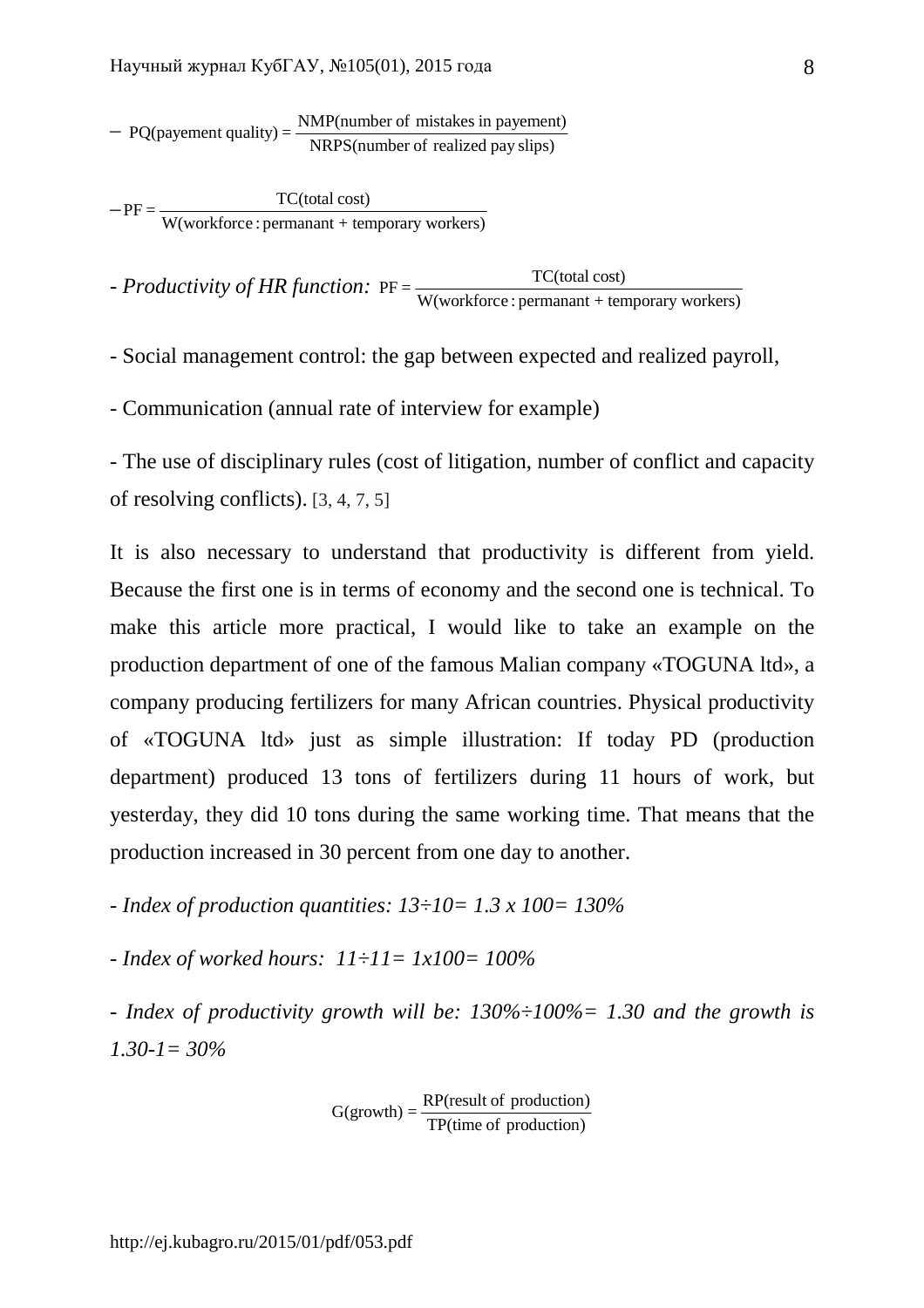This simple illustration gives to the readers, how to consider the physical productivity of any plants producing goods. In addition, I think it is simple to be understood in different management levels.

## **IV How social motivation can increase social performance?**

The theory of social motivation based on some management practices and behavior is an innovation in management sphere in sub Saharan countries. Here I recommend them the use of it and I will make more recommendations about this theory in my Thesis **«Management of human resources and improving the sustainability of the economy case of the Republic of Mali»**  Managers being concerned with workers social problems such as:

- Financial help to worker when facing some social difficulties;

- being physically present near the worker during this social events (naming ceremonies, death, weddings, accidents and other problems)

- be attentive to the worker's financial situation if necessary (because of low salaries in most of the developing countries, some worker may be suffering before the end of the month and this situation can demotivate)

- trying to know if possible workers social interests and then help him or her developing these interests.

When managers arrived to mix this theory into the general strategies of the companies, the level of motivation can be higher. Workers will more and more feel themselves part of the organizations which will push them giving their best all the time.

When this theory is well developed in the company, the rate of absenteeism, accident, conflict, and turnover will be reduced considerably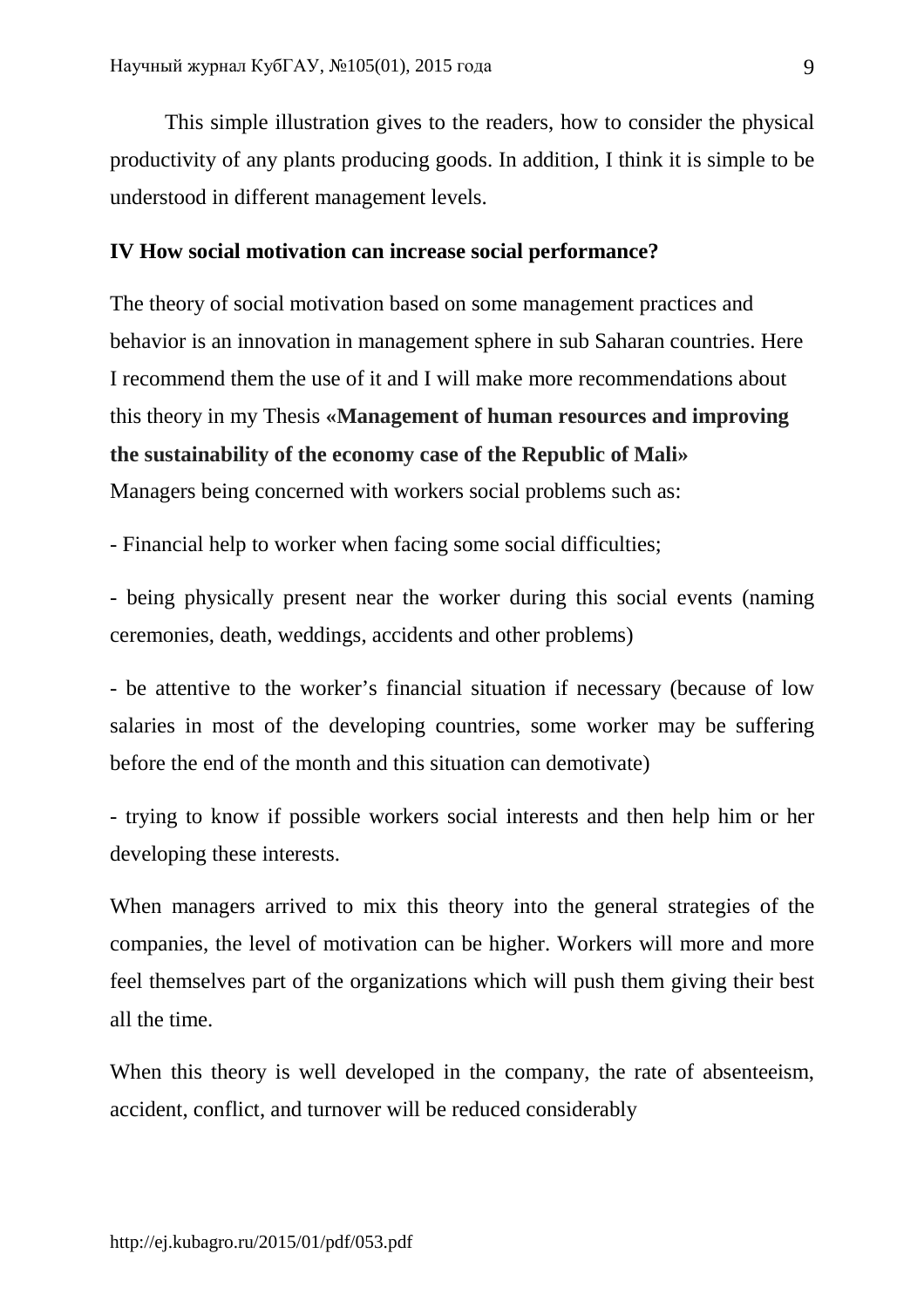The level of communication will increase between workers themselves and between workers and the management. It can cross out the barriers between people and permit the company to have the competitive edge.

In this case, high performers will be more and more motivated, and low performers will increase their performance. In the end, you will see the general performance of the company higher with good results and less mistakes in work process.

Social motivation, when used well in a company can exactly increase the performance of individuals, teams and the whole company.

# **V Conclusion**

It is true that each worker get motivated differently, But I m also certain that people should be fairly rewarded for their contribution to the work process. The absence of financial and material motivation can be demotivator, but the only use of this policy cannot guarantee long-term motivation. Because using money, materials (incentives) to increase performance can turn them to selfish, selfcentered. Managers should focus their work strategies on teamwork, concern for customers, shared values, growing and developing, passion, and meaningful work and taking into account social events in worker's life. The culture provides the context or backdrop that either energizes or exhausts people. The two main scientific results, which are the understanding of social motivation and the understanding of social performance and how it can be measured, are totally found. This will permit managers in developing or developed countries to analyze HR management from different viewpoints.

### **Список литературы**

1. Becker, B. The impact Human Resource Management on Organizational Performance: Progress and Prospects / B. Becker, B. Gerhart // Academy of Management Journal. – 1996. – Vol. 39.

2. Jean- Pierre Magot et Jean-Marie Peretti : Rémunération. Magnard-Vuiber- Octobre 2012 paris.